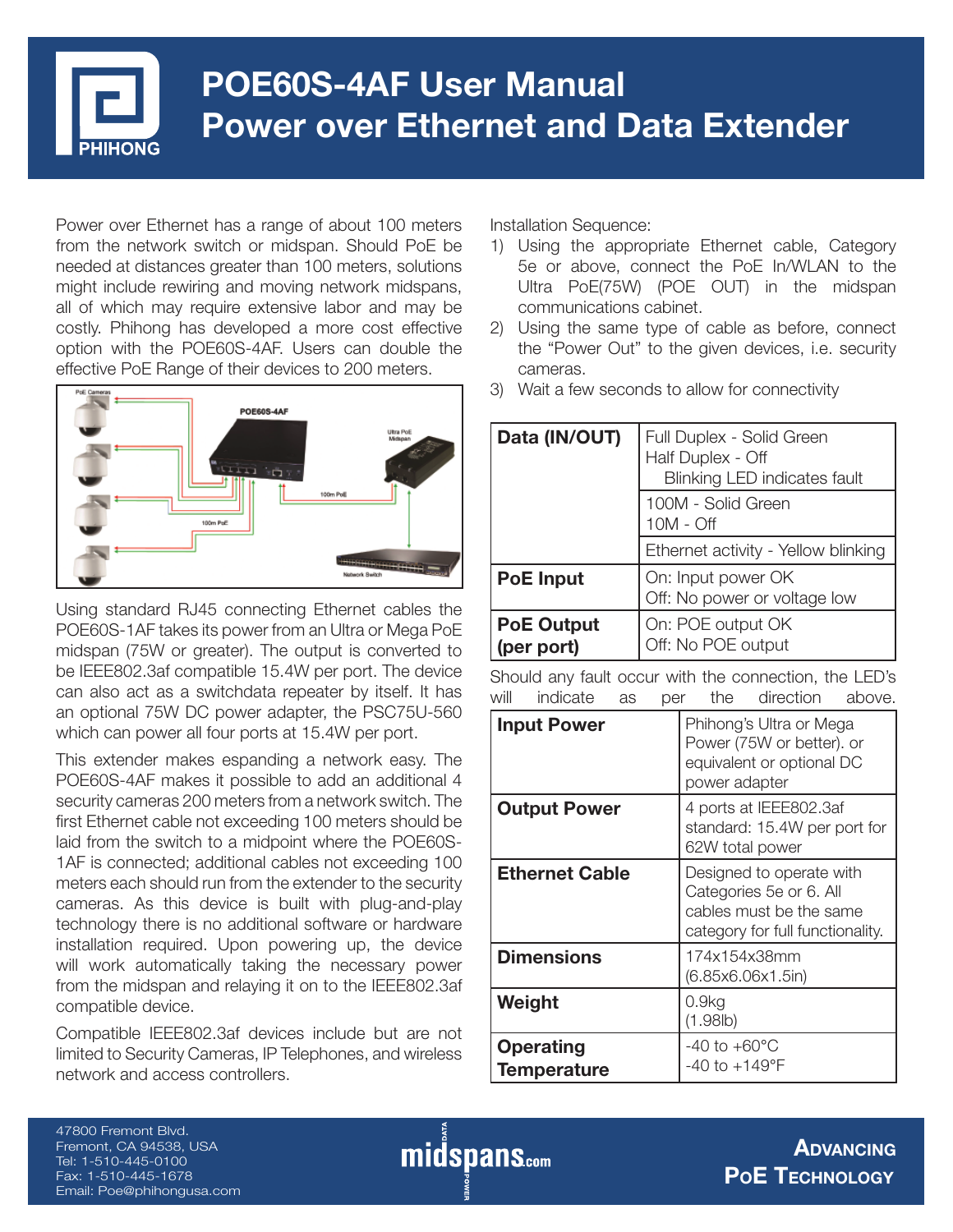

## **What are the benefits to using PoE?**

Power over Ethernet is best suited to users who want to expand and extend the capabilities of their existing network switches. PoE uses standard Category 5e or 6 cables and uses them to transfer both data and power to remote locations. Since extensive wiring is not needed, these remote locations are able to be easily changed. PoE power standards are also universal. Unlike traditional power supplies which are only compatible with specific standards to their region, PoE is able to self regulate to work with a variety of international power standards. PoE also offers more flexibility in power events, such as a surge or brownout.

#### **Why am I limited to 100 meters?**

Power can be transmitted over an Ethernet cable to distances that exceed 100 meters depending on the amount of power being put out by the midspan and loss on the cable across the distance. If the port powering the Ethernet puts out 15.4W (IEEE802.3af standard) of power and the distance is 100 meters then the power could dissipate to 12.95W in the worst case scenario by the time it reaches the end device. PoE is possible over distances greater than 100 meters but is not not guaranteed or recommended as the IEEE specification guarantees only 100 meters for data transmission. Should a distance exceed 100 meters or more then an Ethernet extender such as Phihong's POE60S-4AF or POE61S-4AF are recommended. Although power is possible at greater distances, users may experience severe data loss after traveling 100 meters or more.

## **Will I be able to use this device with my midspan that has an output of 15.4 or 30W per port?**

No. In order for this device to operate the user must be using an Ultra or Mega PoE power injector or equivalent. Because this device detects an internal signature resistance of 12.5K, if it does not detect an output of 75W or better then it will not work. Phihong has developed several Ultra and Mega PoE midspans and single port power injectors that put out at full power 7595W per port which is ideal for the POE60S-4AF to be fully functional. The POE60S-4AF has an optional 75W DC input with Phihong's PSC75U-560 in the event that 75W PoE is unavailable. This option does however require that AC power be readily available to the Desktop Adapter so that it may power the POE60S-4AF.



## Do I need a special configuration for my network?

No, the POE60S-4AF is set to DHCP and will obtain an IP address automatically from the network. It should not affect any existing network applications. The device acts as an extender and switch only. The data and power will enter the device and be relayed on to the powered devices. There should be no change as if it were one continuous cable. Phihong does recommend professional installation to ensure that should any faults occur at installation, a technician is on hand to handle any problems should they arise.

## **Where should I install my PoE Extender?**

Your new PoE extender can be installed anywhere between the midspan or power injector and the device that needs powering provided that the extender's input and output connecting cables do not exceed the 100 meter limit. The device can be surface mounted including walls, tables and in select environments to a ceiling, but under no circumstances may the device use the connecting Ethernet cables as support.

47800 Fremont Blvd. Fremont, CA 94538, USA Tel: 1-510-445-0100 Fax: 1-510-445-1678 Email: Poe@phihongusa.com

midspans.com